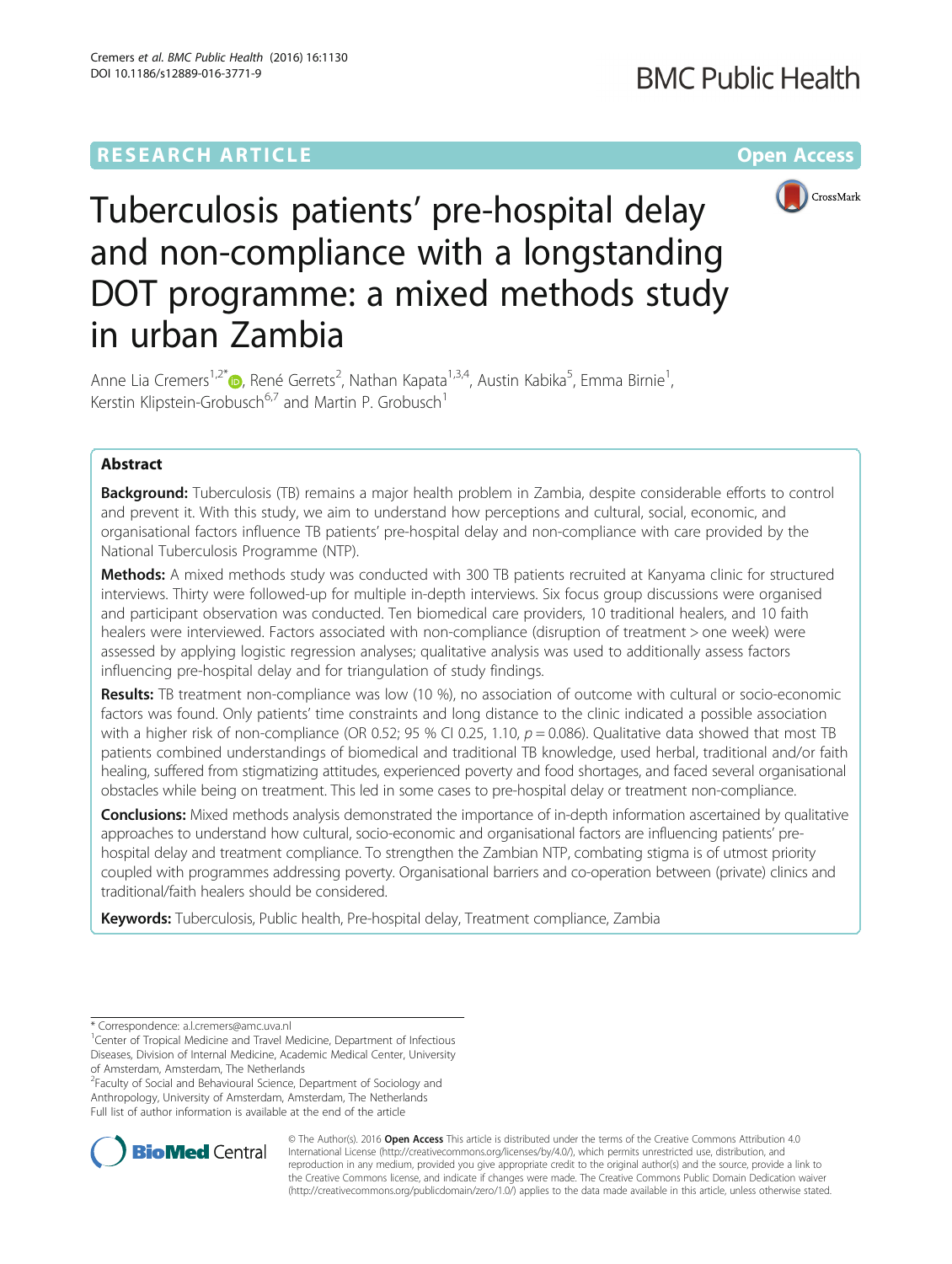# Background

Tuberculosis (TB) is one of the major global health problems causing morbidity and mortality worldwide [[1\]](#page-9-0), with the highest death rates in sub-Saharan Africa [[2\]](#page-9-0). In Zambia, the estimated incidence of tuberculosis is 427/100.000; 61 % of TB patients are co-infected with the human immunodeficiency virus (HIV), and multidrug resistant TB (MDR-TB) is found in 0.3 % of new cases and in 8.1 % of retreatment cases [[1\]](#page-9-0).

In 1993, the World Health Organization (WHO) responded to this severe public health threat by promoting the Directly Observed Therapy (DOT) policy to ensure patients' compliance with their treatment [\[3](#page-9-0)]. However, DOT is often criticized for its paternalistic nature, and its implementation by National TB Programmes (NTPs) is often complicated by socioeconomic factors [\[4](#page-9-0)]. Current public health approaches to control TB infection often take into account the coprevalence of MDR-TB and HIV infections, pill burden, long treatment intervals, overburdened TB control programmes, and generally also consider cultural and socioeconomic factors influencing health care seeking behaviour of TB patients [\[4](#page-9-0)–[9\]](#page-9-0). Often, vulnerable populations are afflicted as TB is closely related to issues of stigma, (economic) inequality, and poverty [[5\]](#page-9-0). Stigma often leads to the discrimination or social exclusion of TB patients, negatively influencing their health care seeking behaviour [\[10\]](#page-9-0). Poverty complicates access to health care as people are unable to stop working or to pay for public transport; and hunger aggravates side effects of TB treatment. Moreover, children with TB are difficult to diagnose and are often under-represented in NTPs [\[11](#page-9-0)–[14\]](#page-9-0).

The worrisome situation in Zambia has triggered the development of various TB strategies and public health efforts [[15, 16](#page-9-0)]. Despite a longstanding DOT and sensitisation programmes, Zambia still struggles with optimizing its NTP to avoid pre-hospital delay and treatment non-compliance of TB patients. Most studies reporting on the TB policy and care provision in Zambia use quantitative methods [\[17](#page-9-0)–[22](#page-9-0)], focus on HIV-TB coinfection [[19](#page-9-0), [20](#page-9-0), [23](#page-9-0), [24\]](#page-9-0), are located in rural Zambia [[19](#page-9-0)–[21](#page-9-0), [23](#page-9-0)–[25\]](#page-9-0), or do not take children with TB into account [\[17](#page-9-0)–[21, 24](#page-9-0)]. To the best of our knowledge no study has been published focussing specifically on pre-hospital delay and treatment non-compliance of TB patients (including children) in urban Zambia using a combination of qualitative and quantitative methods.

The first analysis of our TB patients' Adherence and Compliance (TBAC) study focused on TB-related stigma in Lusaka, Zambia [\[10\]](#page-9-0); the current analysis aims to investigate the influence of perceptions and cultural, social, economic, and organisational factors on TB patients' pre-hospital delay and compliance with care provided by the Zambian NTP.

# **Methods**

# Setting

The study took place at Kanyama clinic in the urban township Kanyama in Lusaka, Zambia, from September 2013 to January 2014. Details on Kanyama (clinic) and the tuberculosis programme have been reported elsewhere in detail [[10](#page-9-0)].

# Mixed methods

We used a mixed methods approach and a sequential explanatory model in which quantitative and qualitative research techniques were given equal priority; highlighting different aspects of the study. The mixed methods approach allowed for triangulation of study findings.

# Study population and collection of data

During four months, we conducted researcheradministered structured interviews (each approximately 30 min) with 300 TB patients attending Kanyama clinic for TB treatment. The sample size allowed us to estimate nine parameters of treatment compliance in a multivariate logistic regression, based on a prevalence of patients lost-to-follow-up (LTFU) of 30 % in a Zambian study [\[22](#page-9-0)] and the sample size recommendations for a logistic regression analysis to investigate predictors with a 95 % confidence interval [[26\]](#page-9-0). Patients who paused their treatment for one or more weeks were considered non-compliant and those who had abandoned treatment for two weeks or more were additionally considered LTFU.

Subsequently, of those 300 patients, we randomly followed-up on 30 patients for one to three in-depth semi-structured interviews (one to two hours each) at their homes. To enhance our understanding of the TB programme and the social and cultural context, we conducted in-depth interviews with ten TB health workers, ten faith healers, and ten traditional healers located in Kanyama using a convenience sample.

Additionally, we organised six focus group discussions (FGDs). Through convenience sampling, we recruited 10 treatment supporters for the first FGD and for the other five FGDs eight patients and two treatment supporters each. We conducted participant observation at the clinic, the TB department, patients' homes/neighbourhoods, clinics/homes of traditional healers, and during faith healing sessions in various Christian churches in Kanyama district.

We designed a structured questionnaire to discuss demographics, biomedical knowledge, treatment history, treatment compliance, and TB-related difficulties. The in-depth interviews elaborated on the questionnaire and discussed sensitive or complex topics, such as stigma and pre-hospital delay. Patients who had waited over four weeks since the onset of symptoms prior to their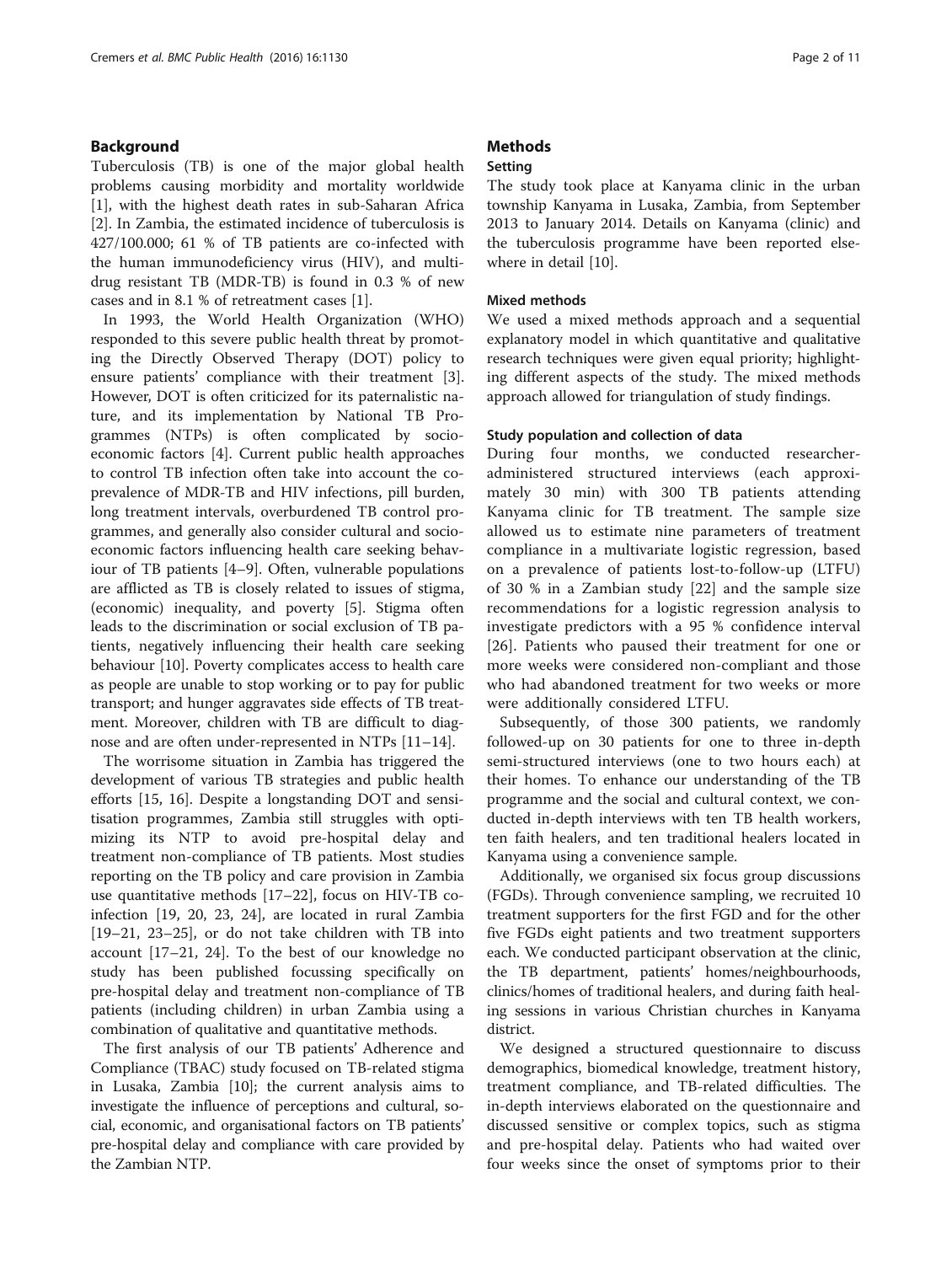initial hospital visit were considered to have a prehospital delay [[27\]](#page-9-0). The FGDs covered the topics (1) challenges in the work of TB lay health workers; (2) childhood TB-related difficulties; (3) TB-related struggles; (4) stigma; (5) health care seeking; and (6) biomedical knowledge about TB. We used techniques to evoke discussions and make respondents comfortable to speak their minds; such as word association games, ranking of themes, and poster presentations. The semi-structured in-depth interviews with TB health workers, traditional and faith healers elaborated on TB care and their workrelated challenges.

## Statistical outcomes, variables and analysis

We compared demographics and TB treatment-related parameters of the in-depth study sample  $(N = 30)$  with the larger study group of TB patients ( $N = 270$ ). We used the Fisher's exact test for categorical data and the Student t-tests for normally distributed continuous data. To identify factors that could be associated with TB patients' treatment non-compliance, we conducted logistic regression analyses. We conducted analysis with IBM SPSS statistics version 21.0 (IBM Corp, Armonk, NY).

## Qualitative outcomes, thematic, and content analysis

Qualitative data was analysed to explain, contextualize and interpret quantitative findings. For the in-depth interviews and FGDs, we conducted thematic and content analysis assisted by Qualitative Data Analysis and Research Software (ATLAS.ti, 7th edition; Scientific Software Development GmbH, Berlin, Germany). Transcripts were screened multiple times, coded into meaning units and categorized into broad themes [\[28](#page-9-0)]. Additionally, we analysed context, meaning, and structures of identified codes and themes [\[29\]](#page-9-0). Some quotes of respondents were used to illustrate the most important themes [\[10\]](#page-9-0).

# Results

# Study group

Mean age of the study population  $(N = 300)$  was 33 years (range 1–70 years), including 25 children and teenagers under the age of 20. In total, 193 patients were male (64 %); 179 (59.7 %) were in a relationship; 126 (42 %) had attended seven years of state-funded primary school; and 205 (68 %) were (self-)employed. Patients were on average 11 weeks on treatment [range 1–52]; 86 (29 %) relapsed, i.e. were diagnosed again with active TB after TB treatment completion (some repeatedly); 274 (94 %) had done Voluntary Counselling and Testing (VCT) for HIV; and 147 (54 %) had a positive HIV status of which 101 (69 %) were on antiretroviral therapy (ART). For the qualitative sample, six children/adolescents and 24 adults were in-depth interviewed with a mean age of 31 years [range 2–54]; of which 17 (57 %) were male.

Demographics and tuberculosis-related parameters of the in-depth sample were similar between the in-depth and quantitative sample (Table [1\)](#page-3-0).

## Statistics and TB treatment non-compliance

In total, 31 patients (10 %) had previously been noncompliant, ranging from pausing treatment for a week to completely abandoning treatment (LTFU). Patients mentioned one or more of the following reasons: feeling better (4 %), side effects (2 %), being physically and financially unable to come to the clinic (2 %), inability to buy food (1 %), drinking beer (1 %), or having switched to faith healing in a Christian church or herbal healing (1 %). Overall, patients mentioned the use of alternative health care, such as faith healing (36.6 %), selfmedication (22.7 %), and traditional healing (11.7 %), and struggles with TB care, such as stigma (37.7 %), financial constraints and hunger (34.3 %), and/or difficulties with time constraints and/or long distances to be covered to reach the clinic (46.3 %) (Fig. [1\)](#page-4-0).

There was no evidence of an association between noncompliance and sex, age, education, profession, HIV, seeking alternative health care, stigma, or financial constraints (Table [2](#page-4-0)). Patients' difficulties with time/distance to be at/reach the clinic indicated a possible association with a higher risk of non-compliance (OR 0.52; 95 % CI 0.25, 1.10,  $p = 0.086$ ). The majority (76 %) came on foot to the clinic (time ranged from five minutes up to two hours depending on distance and ability to walk). Many patients declared drug collection constraints with time and distance to the clinic due to work, travel, domestic responsibilities, financial hurdles, or physical inability to walk.

## TB perceptions

In total, 175 TB patients (58 %) explained they had no previous biomedical knowledge before coming to the clinic; and 198 (66 %) did not associate their symptoms with TB beforehand. Forty-five patients got biomedical TB information at school (15 %), 180 from friends or family (60 %), and/or 201 at the clinic (67 %). In total, 99 patients (33 %) said they had not received any information at the clinic. Some explained that they had been too tired for the sensitisation talks of the TB health workers or that the information was too difficult to comprehend.

A majority of 293 patients (98 %) was able to mention one or more of the four main TB symptoms highlighted in the clinic's sensitisation brochure: coughing, night sweats, loss of appetite/weight, and chest pain. When asked about the consequences of interrupted or incorrect drug intake, 51 patients (17 %) had no idea; 79 (26 %) mentioned resistance to TB drugs, and 170 (57 %) referred to death, injections, restart of treatment,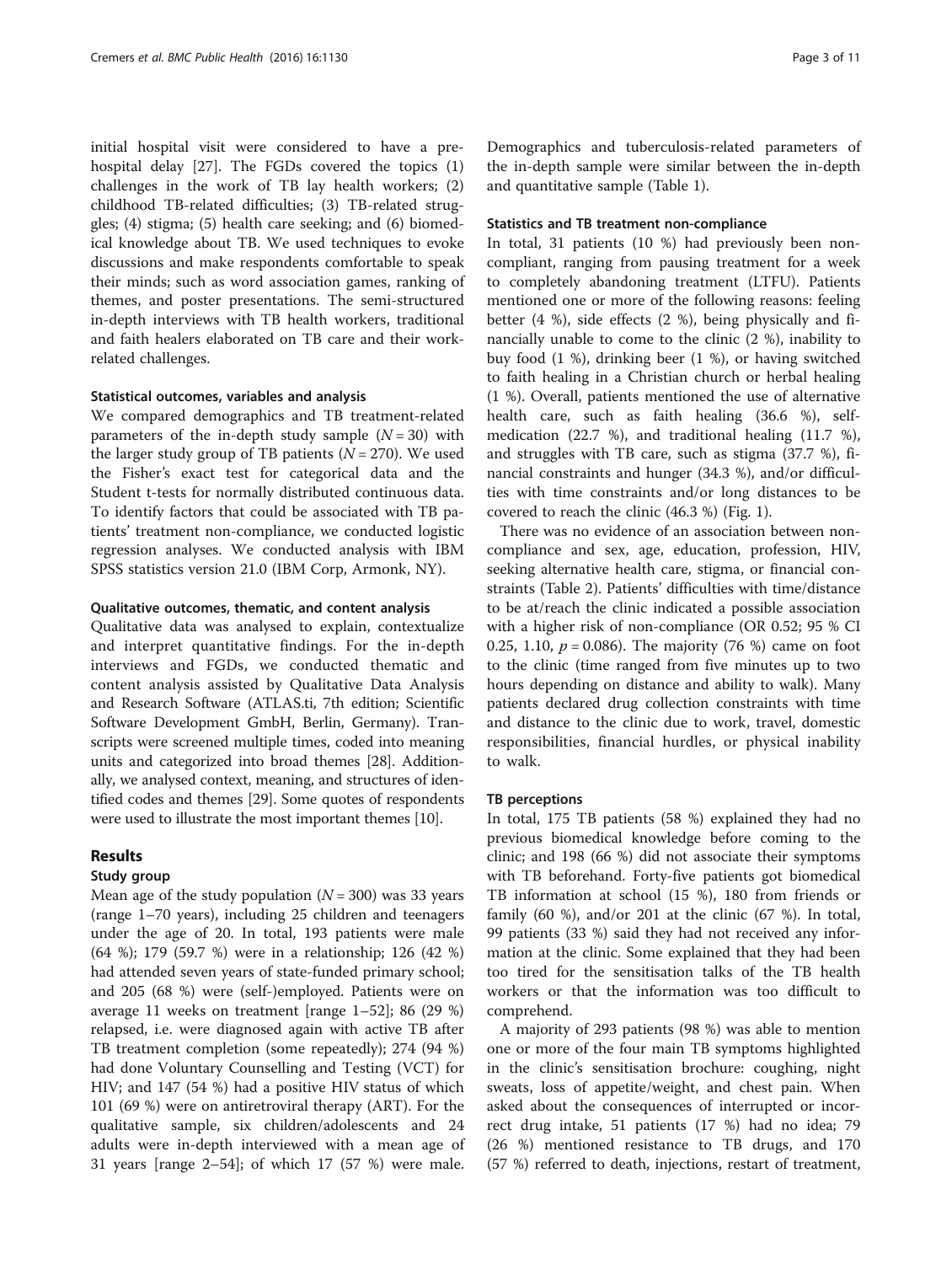| Variable                 | Overall study group<br>$N = 300$ | Quantitative sample<br>$N = 270$ | In-depth sample<br>$N = 30$ | $P$ -value <sup>a</sup> | OR (95 % CI) <sup>b</sup> |
|--------------------------|----------------------------------|----------------------------------|-----------------------------|-------------------------|---------------------------|
|                          | $N(96)^c$                        | N(%)                             | N(96)                       |                         |                           |
| Age (years)              |                                  |                                  |                             |                         |                           |
| Mean [SD]                | 33.3 [11.3]                      | 33.6 [11.1]                      | 31.0 [13.3]                 | 0.240                   | $(-6.85, 1.72)$           |
| Sex                      |                                  |                                  |                             |                         |                           |
| Male                     | 193 (64.3)                       | 176 (65.2)                       | 17 (56.7)                   | 0.422                   | 1.43 (0.67, 3.08)         |
| Female                   | 107 (35.7)                       | 94 (34.8)                        | 13 (43.3)                   |                         |                           |
| Marital status           |                                  |                                  |                             |                         |                           |
| Married/relation         | 179 (59.7)                       | 165 (61.1)                       | 14 (46.7)                   | 0.169                   | 1.80 (0.84, 3.83)         |
| Single                   | 121 (40.3)                       | 105 (38.9)                       | 16 (53.3)                   |                         |                           |
| Education                |                                  |                                  |                             |                         |                           |
| Low (none-7 years)       | 148 (49.3)                       | 136 (50.4)                       | 12 (40.0)                   | 0.337                   | 1.52 (0.71, 3.28)         |
| High (7 yrs-higher)      | 152 (50.7)                       | 134 (49.5)                       | 18 (60.0)                   |                         |                           |
| Profession               |                                  |                                  |                             |                         |                           |
| Employed                 | 205 (68.3)                       | 187 (69.3)                       | 18 (60.0)                   | 0.307                   | 1.50 (0.69, 3.26)         |
| Unemployed               | 95 (31.7)                        | 83 (30.7)                        | 12 (40.0)                   |                         |                           |
| Treatment duration (wks) |                                  |                                  |                             |                         |                           |
| Mean [SD]                | 10.8 [8.3]                       | 10.9 [8.3]                       | 9.5 [9.0]                   | 0.368                   | $(-4.60, 1.71)$           |
| TB Relapse               |                                  |                                  |                             |                         |                           |
| Yes                      | 86 (29.0)                        | 77 (28.8)                        | 9(30.0)                     | 1.000                   | 1.06 (0.46, 2.41)         |
| No                       | 211 (71.0)                       | 190 (71.2)                       | 21 (70.0)                   |                         |                           |
| Unknown                  | 3(1.0)                           | 3(1.1)                           | 0(0.0)                      |                         |                           |
| VCT                      |                                  |                                  |                             |                         |                           |
| VCT                      | 274 (94.2)                       | 247 (94.3)                       | 27 (93.1)                   | 0.681                   | 1.22 (0.27, 5.62)         |
| No VCT                   | 17(5.8)                          | 15(5.7)                          | 2(6.9)                      |                         |                           |
| Unknown                  | 9(3.0)                           | 8(3.0)                           | 1(3.3)                      |                         |                           |
| <b>HIV</b>               |                                  |                                  |                             |                         |                           |
| HIV positive             | 147 (53.8)                       | 130 (52.8)                       | 17(63.0)                    | 0.417                   | $0.66$ $(0.29, 1.50)$     |
| HIV negative             | 126 (46.2)                       | 116 (47.2)                       | 10 (37.0)                   |                         |                           |
| Unknown                  | 27 (9.0)                         | 24 (8.9)                         | 3(10.0)                     |                         |                           |
| HIV patients on ART      |                                  |                                  |                             |                         |                           |
| ART                      | 101 (68.7)                       | 86 (66.2)                        | 15 (88.2)                   | 0.094                   | 0.26 (0.06, 1.19)         |
| No ART                   | 46 (31.3)                        | 44 (33.8)                        | 2(11.8)                     |                         |                           |
| Unknown/not applicable   | 153 (51.0)                       | 140 (51.9)                       | 13 (43.3)                   |                         |                           |

<span id="page-3-0"></span>

|  |  |  |  |  | Table 1 Patient characteristics (300 TB patients), comparison quantitative sample N = 270 with in-depth sample N = 30, Lusaka, Zambia |  |
|--|--|--|--|--|---------------------------------------------------------------------------------------------------------------------------------------|--|
|--|--|--|--|--|---------------------------------------------------------------------------------------------------------------------------------------|--|

a Fisher's Exact Test for categorical variables, t-test for continuous variables comparing quantitative and in-depth sample<br>POP (OF 04 CL) Odde Patio and 05 % Confidence Interval

OR (95 % CI) Odds Ratio and 95 % Confidence Interval

<sup>c</sup>Valid percent

and/or falling ill, but were generally unsure about the reason why this would happen. The biomedical aetiology of TB was known by 286 patients (95 %) who mentioned its airborne nature and/or coughing. Some patients used biomedical terms, but after probing they did not fully comprehend the meaning. Moreover, 270 patients (90 %) combined biomedical explanations (cough/airborne) with one or more alternative aetiological principles. A considerable group of patients stated that TB could be contracted by sharing a cup or plate with a TB patient (52 %) or that TB could (also) be caused by evil spirits or witchcraft (28 %). Some respondents claimed that TB was a genetic disease (family TB), a disease caused by God or fallen angels, or by immoral behaviour, such as drinking beer, smoking, promiscuity and prostitution (Table [3\)](#page-5-0).

During in-depth interviews and FGDs, various respondents explained that coughs in general, and TB more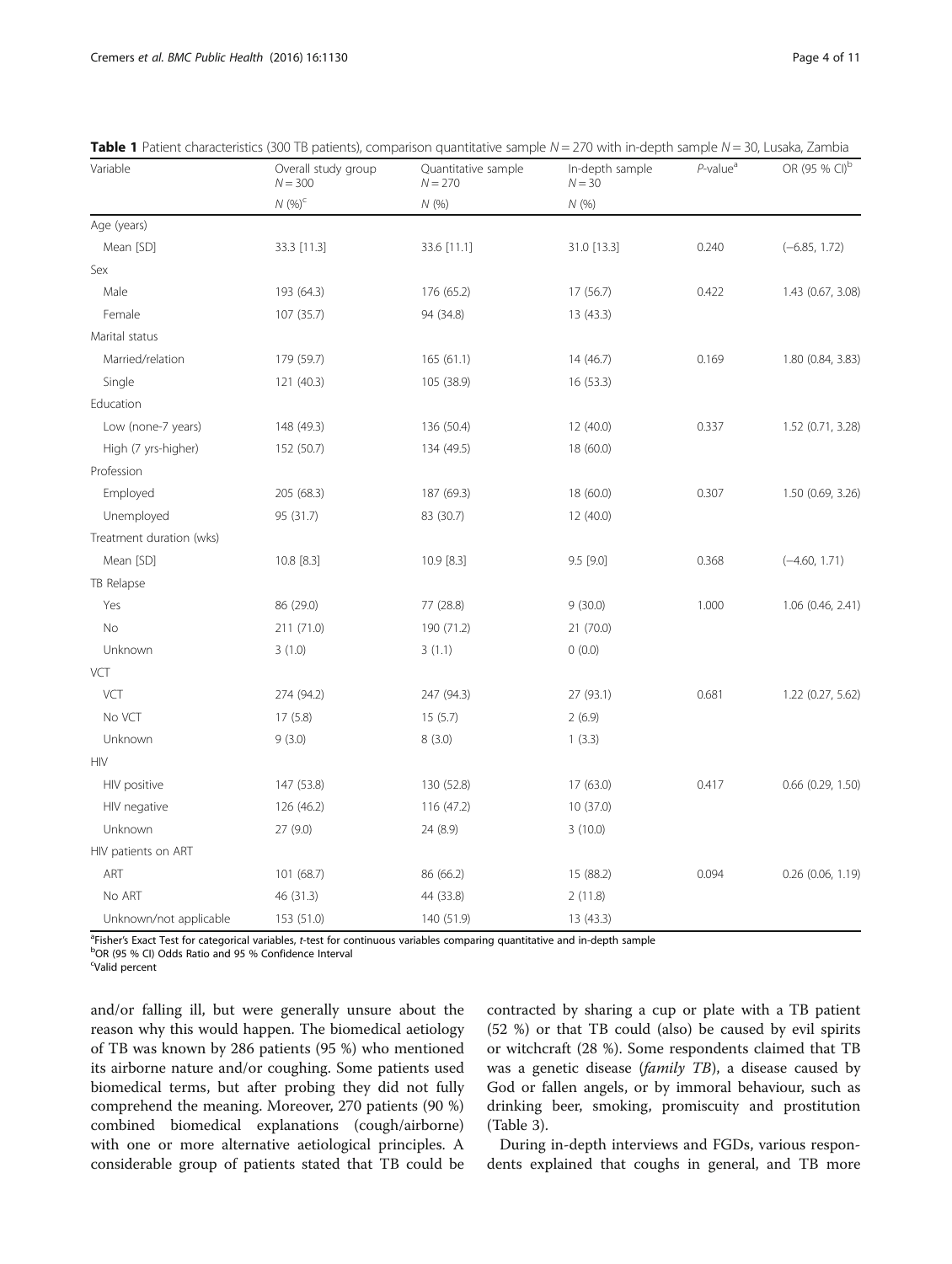<span id="page-4-0"></span>

specifically, could be explained with the local term traditional myths. According to such myths, a cough was caused by eating food that had been salted by a menstruating woman or a woman who had just aborted; or when having sexual intercourse with a menstruating woman or a woman who had just aborted. In the latter case, the spirit of an aborted embryo (Kapopo) caused the cough. Some respondents also mentioned that babies with a cough are suspected to have been  $t$ *yoled* – a locally used term indicating that their father had been unfaithful and touched the baby in the first week after birth.

When asking about the links between traditional coughs and TB, responses varied. Some patients denied any linkage:

I don't believe you can get TB according to this myth about abortion or menses, but you can get Chantanda wanga [a cough] if you do that. The kapopo [aborted embryo] comes to you, just like that, but it is not TB (in-depth interview 52-year old male TB patient).

Most traditional healers and several TB patients made a distinction between heavy, deep coughs that can be explained by a traditional myth, versus normal coughs caused by TB. Health workers said that some patients didn't believe their cough was related to TB. This disbelief was even more prevalent in case of children, because many people explained that children were unable to get TB and that their cough had to be caused by witchcraft or by being tyoled. Some patients attributed both myths and biomedical aetiologies to TB infection combining the information of clinical staff with the local knowledge about traditional myths. Some patients explained that any cough, and therefore also the traditional coughs could indicate TB infection. Health workers shared this message during community sensitisation programmes. Various patients were uncertain about the relation between traditional coughs and TB.

# Cultural factors

In total, 154 patients (51.3 %) reported concurrent use of biomedical health care provision, such as traditional, faith, and self-healing (Tables 2 and [4](#page-5-0)). During FGDs,

| Variable                                                        | Compliant<br>$N = 269$ | Non-compliant<br>$N = 31$ | $P$ -value | OR (95 % CI) b        |
|-----------------------------------------------------------------|------------------------|---------------------------|------------|-----------------------|
|                                                                 | $N(96)$ <sup>c</sup>   | N(96)                     |            |                       |
| Sex (male)                                                      | 169 (63.3)             | 24 (72.7)                 | 0.230      | $0.60$ $(0.26, 1.39)$ |
| Age $(>31 \text{ years}^d)$                                     | 151(56.1)              | 16(51.6)                  | 0.632      | 1.20 (0.57, 2.52)     |
| Level of education (none - primary school)                      | 133 (49.8)             | 15(45.5)                  | 0.624      | $0.83$ $(0.39, 1.75)$ |
| Profession (employed)                                           | 179 (67.0)             | 26 (78.8)                 | 0.255      | $0.60$ $(0.25, 1.45)$ |
| $HIV$ ( $HIV +$ )                                               | 129 (53.3)             | 18 (58.1)                 | 0.586      | 1.24 (0.57, 2.71)     |
| Seeking alternative health care (yes)                           | 138 (51.7)             | 16(48.5)                  | 0.729      | 1.14(0.54, 2.40)      |
| Stigma (yes)                                                    | 101 (82.1)             | 12(80.0)                  | 0.841      | $0.87$ $(0.23, 3.35)$ |
| Financial constraints (yes)                                     | 89 (33.3)              | 14 (42.4)                 | 0.348      | $0.70$ $(0.33, 1.48)$ |
| Difficulties with time/distance to be at/reach the clinic (yes) | 104 (39.0)             | 17(51.5)                  | 0.086      | $0.52$ $(0.25, 1.10)$ |

Table 2 Univariate logistic regression analyses of factors associated with treatment non-compliance<sup>a</sup> of 300 TB patients, Lusaka, Zambia

<sup>a</sup>Patients who had previously paused their treatment for one or more weeks or had abandoned treatment were considered non-compliant

b OR (95 % CI): Odds Ratio and 95 % Confidence Interval

<sup>d</sup>In both age groups same percentage of non-compliant patients

<sup>&</sup>lt;sup>c</sup>Valid percent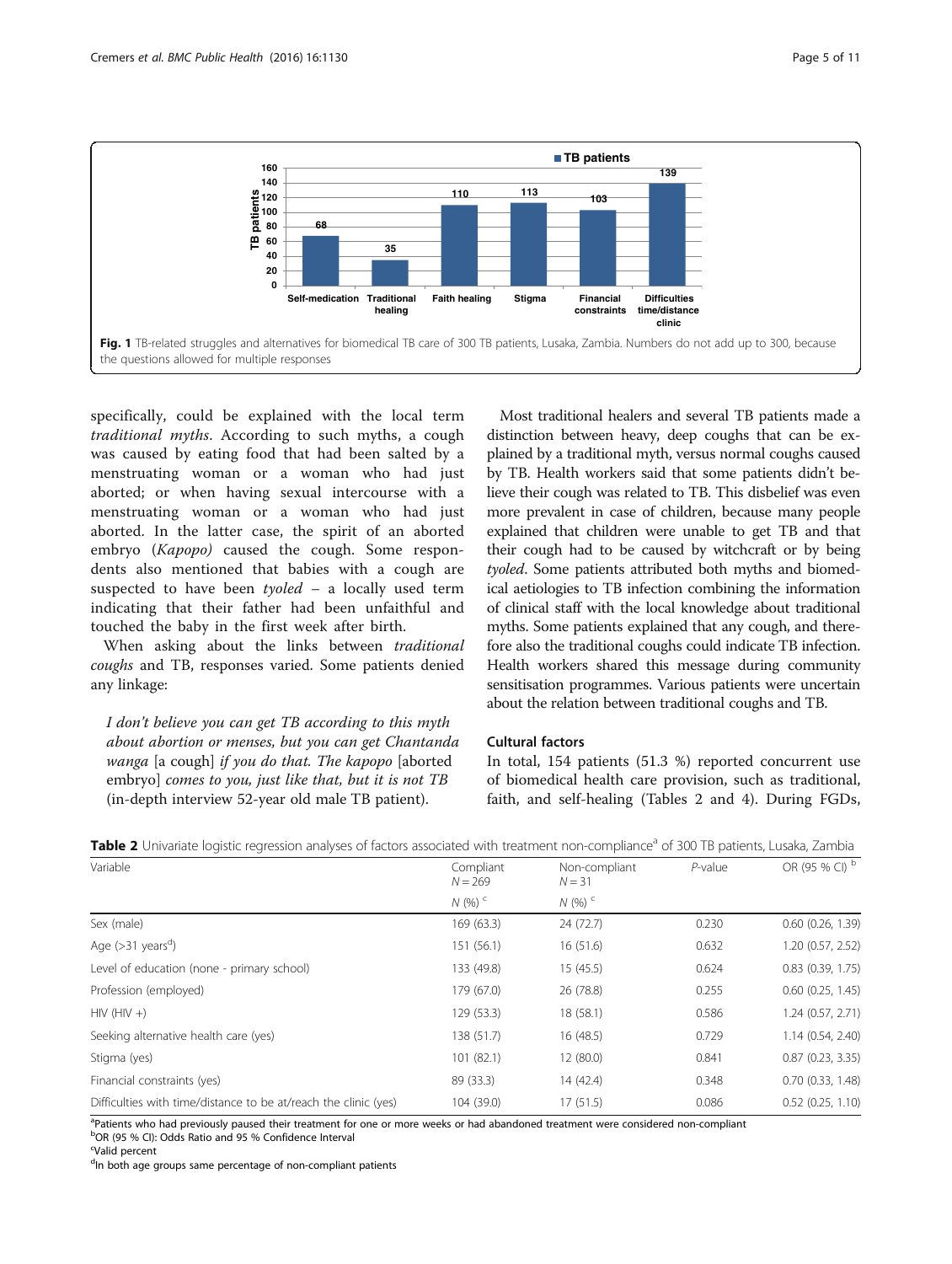<span id="page-5-0"></span>Table 3 Biomedical TB knowledge reported by 300 TB patients during researcher-administered structured interviews at Kanyama clinic, Lusaka, Zambia

|                                                  |                                                                                          | $N(%)$ <sup>a</sup> |
|--------------------------------------------------|------------------------------------------------------------------------------------------|---------------------|
| Symptoms                                         |                                                                                          |                     |
| Respondents who knew                             | no symptoms of TB                                                                        | 7(2.3)              |
| TB symptoms: coughing,<br>night sweats, loss of  | two or three symptoms of TB                                                              | 207 (69.0)          |
| appetite, chest pain                             | four symptoms of TB                                                                      | 86 (28.7)           |
| Treatment compliance and multi-drug resistant TB |                                                                                          |                     |
| Respondents who                                  | did not know the importance<br>of treatment compliance                                   | 51 (17.0)           |
|                                                  | knew the importance of<br>treatment compliance                                           | 170 (56.7)          |
|                                                  | knew the importance of<br>treatment compliance and<br>understood the meaning of<br>DR-TB | 79 (26.3)           |
| TB aetiologies                                   |                                                                                          |                     |
| Respondents who                                  | airborne                                                                                 | 257 (85.7)          |
| mentioned                                        | cough                                                                                    | 233 (77.7)          |
|                                                  | sharing cups, utensils                                                                   | 155 (51.7)          |
|                                                  | evil spirits/witchcraft                                                                  | 85 (28.3)           |
|                                                  | traditional myths                                                                        | 58 (19.3)           |
|                                                  | smoking                                                                                  | 50 (16.7)           |
|                                                  | drinking beer                                                                            | 39 (13.0)           |
|                                                  | promiscuous behaviour                                                                    | 38 (12.7)           |
|                                                  | prostitution                                                                             | 32 (10.7)           |
|                                                  | god                                                                                      | 28 (9.3)            |
|                                                  | genetic disease (Family TB)                                                              | 11(3.7)             |

<sup>a</sup>Numbers do not add up to 300, because the questions allowed for multiple responses

respondents explained that many community members did not start with a clinic visit, but rather used locally available herbal treatments in Kanyama to treat their cough. Generally, the second step was going to a market or Kantemba, a cheap unlicensed pharmacy.

During FGDs, participants explained that the majority of Zambians generally used traditional healing for

treating illness, yet seldom for TB. This idea was slightly nuanced during in-depth interviews where often a difference was made between traditional healers in the city and in the village, making some of them travel to rural areas for TB care:

For TB I don't like African herbs or pastors. Many people have died. […] Traditional healers steal your money. Only some will know everything, if you are bewitched and by whom. But nowadays many doctors just make it up. The real traditional healers from the village can heal TB, but they're few (in-depth interview, 28-year old male TB patient).

Some respondents had initially started with faith healing. Respondents favouring faith healing often said that TB resulting from evil spirits could only be healed by faith healing and not in the clinic.

At church, people say spirits bring disease. A demon for TB, a demon for HIV. If you pray, you get healed. I also believe in that. But for my daughter it is not a demon, because deliverance [exorcism of diseasebringing spirit] didn't help. Then we went to the clinic (in-depth interview 33-year old mother of nine year-old TB patient).

During in-depth interviews and one FGD, patients mentioned reasons for not first attending Kanyama clinic when falling ill, such as the idea they had a general cough; that TB was caused by non-biomedical causes; advice of their pastor or family member; or advantages from attending alternative care providers such as absence of long queues, quick patient service, guaranteed anonymity, and easier accessibility. Some patients and biomedical staff explained that traditional healers and faith healers could cause substantial pre-hospital delays.

### Social factors

During structured interviews, 113 TB patients (35 %) mentioned they suffered from loss of self-esteem, shame,

Table 4 Alternative healing methods for tuberculosis in Urban Zambia assessed both during researcher-administered structured interviews, in-depth interviews with TB patients, traditional and faith healers, and FGDs at Kanyama clinic

| Healing methods                     | Medication or practices                                                                                                                               |  |  |  |
|-------------------------------------|-------------------------------------------------------------------------------------------------------------------------------------------------------|--|--|--|
| Self-medication - herbal            | Lemons, ginger, garlic, beetroot, leaves of: the banana plant, the Moringa, Nim, Blue Gum eucalyptus,<br>guava, or mango tree, aloe Vera              |  |  |  |
| Self-medication - Katemba / markets | Panadol, cough syrup, Chinese medicine, Back-to-Eden-herbs                                                                                            |  |  |  |
| Faith healing                       | Prayer, deliverance (exorcism of evil spirit), fasting and praying on a sacred mountain, holy water<br>and/or anointed oil, Back-to-Eden-herbs, faith |  |  |  |
| Traditional healing - herbal        | Traditional herbs, such as Nkonka, Muleza (also named Kankalamba or Munsokansoka), Mutato<br>(herbal energy booster)                                  |  |  |  |
| Traditional healing - spiritual     | Witchcraft (mfuiti), consulting the spirits/ancestors, sacrificing small animals                                                                      |  |  |  |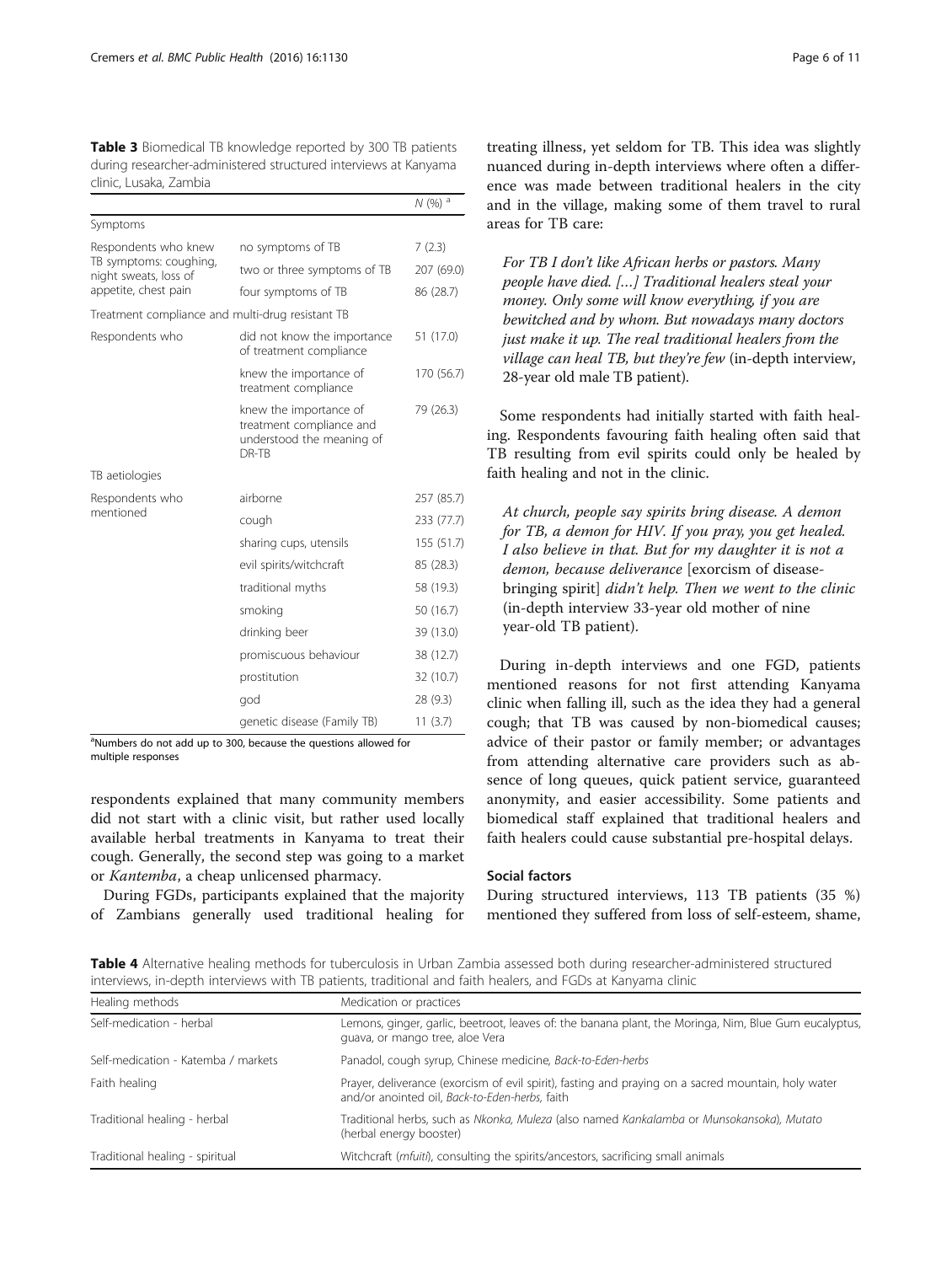insulting remarks, ridicule, discrimination, divorce, dismissal at work, and/or social isolation. Yet during in-depths interviews at home, more than half of the patients (60 %) elaborated on the consequences of stigmatizing neighbours and friends.

I had TB before, and my neighbours said to their children: don't go in that house! They never come near me, only greet me from far away. They are afraid of getting TB. They will say: that is not a normal cough. That is TB. He has Kanayaka (in-depth interview 24-year female TB patient).

During the FGD on TB-related stigma, both patients and TB health workers explained to me that the local derogatory term for people with HIV, kanayaka – literally, "the red light that does not switch off" – is often used to label TB patients. The label kanayaka signalled to others that TB patients were infectious and therefore dangerous, and that their lives would soon come to an end. Because of the label many TB patients explained that they additionally dealt with HIV-associated negative stereotyping, being accused of immoral behaviour, promiscuity, alcoholism, chain-smoking, and prostitution.

The FGDs also provided insight in the relation between stigmatization and a denial of a positive TB diagnosis, non-disclosure, and/or difficulties with initial hospital visit and treatment compliance. Fearful of a positive diagnosis and associated stigmatizing reactions, some people rejected testing:

One of my cousins [a household member] died of TB, because she didn't want to go to the clinic and didn't want treatment. I have tested myself and my grandson. The rest of the household doesn't want to do a test for TB or HIV, because they are afraid for the test results. They say they can't have TB (interview 65-year old grandmother of 1-year old child on preventive TB treatment).

Respondents explained that women were sometimes forcibly expelled to the village to hide their TB diagnosis and treatment from neighbours. (No answer was given to why this did not happen for men.) During one in-depth interview, a TB patient described that she was send away and that in rural areas TB treatment was not easily accessible or available. This contributed to her treatment disruption and aggravation of TB. She had almost died and came back to the city to attend Kanyama clinic and retake TB treatment.

## Economic factors

Quantitative data showed that 103 patients (34 %) faced serious food shortages.

In Zambia the problem is mostly food. You eat once a day, it is not even good. Especially with TB drugs, it is hard, every day we have to take drugs. It makes you hungry, dizzy, shaky, but I have no food, no money (interview 37-year old male TB patient).

The in-depth interviews provided insight into the intersection of poverty and treatment compliance. Patients explained that the "strong medication" made them feel hungry and weak. Hunger complicated coping with side effects and treatment compliance. Some patients filled their stomach with cheap maize opaque beer (Chibuku), generally not realising that alcohol can render TB medications less effective. Patients explained that alcohol was also a way to free their minds of (financial) problems.

During in-depth interviews, health care workers and various patients indicated delays in search for TB care at the clinic, because poverty forced many patients to continue working and the majority had no health insurance. 136 patients (45.3 %) were in a severe health condition on first arrival at the clinic. Few patients were financially supported by their family-members, employers, or landlords.

#### Organisational factors

Participant observation and informal conversations with both the TB health workers and the patients provided insight into the efforts of the understaffed TB team regarding provision of patient service, medication distribution, and record-keeping at the TB department of Kanyama clinic. The voluntary treatment supporters seemed an indispensable asset enhancing contact between TB patients and the clinic and sensitizing the community about TB infection. Moreover, the nurses explained that in the past the clinic had contacted several faith healers and three private clinics in Kanyama district in order to enhance hospital referral of TB patients, and to supply the latter with correct TB drugs. The Kanyama clinic worked with a strict TB drug collection schedule based on the stage of treatment patients were involved in. Consequently, family members in different treatment stages were required to individually collect medication on different days.

Participant observation showed that patients simultaneously diagnosed with TB and HIV received additional care at the clinic (different medication, support groups); however, three HIV patients who started TB treatment at a later stage went unnoticed by health workers, leading to a mismatch of TB and HIV drugs. Other organisational problems regarding administration of TB patients occurred when patients moved to the rural area and were transferred to a local clinic. These patients were invariably LTFU.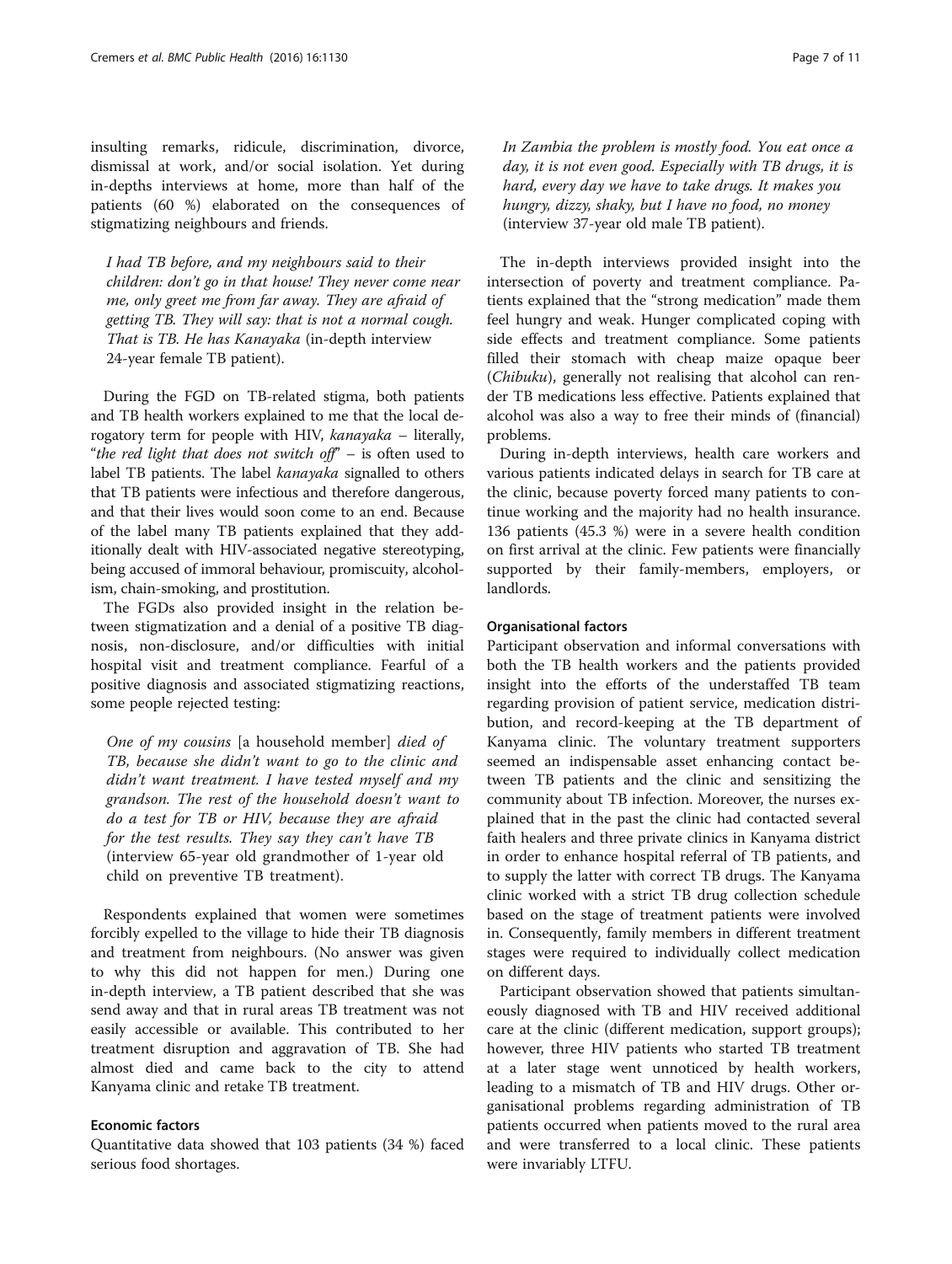## **Discussion**

In this study, we examined perceptions and cultural, social, economic, and organisational factors influencing TB patients' pre-hospital delay and compliance to care provided by the NTP using a mixed methods research approach. Quantitative data analysis showed no association between treatment compliance and demographic characteristics, patients' TB-related struggles, or alternative health care seeking. In contrast, qualitative data identified how TB perceptions, stigma, poverty, and organisational obstacles influenced TB patients' prehospital delay and treatment non-compliance undermining an effective TB control programme.

## TB perceptions

Quantitative findings illustrated that most TB patients used both biomedical and traditional understandings of TB knowledge. Qualitative findings provided insight that many patients were unsure how to combine the variety of TB perceptions available. Previous studies have shown the importance of perceptions on health care seeking behaviour [\[28](#page-9-0)–[32](#page-9-0)] and have stressed the importance of cultural-sensitive sensitisation programmes [\[7, 8](#page-9-0), [33\]](#page-9-0). We propose interactive awareness programmes that acknowledge and appropriately address the variety of local perceptions to enhance early case-finding and reduce hospital delay. Furthermore, patients' usage of traditional healers, faith healers, and private clinics calls for a collaborative strategy between clinics and these alternative healers, as promoted by the WHO [\[34](#page-9-0)] and proven effective according to various studies in sub-Saharan Africa [\[35](#page-9-0)–[38](#page-9-0)].

#### Stigma

Quantitative analysis showed a high prevalence of stigmatising attitudes and actions by patients' community and family members, as we have previously reported in detail [\[10](#page-9-0)]. Stigmatizing perceptions were amongst others represented by the locally-used derogatory term Kanayaka, to label both TB and HIV patients. This linkage seemed to aggravate TB patients' experience of stigma, targeting them additionally with HIV-related accusations. This is in line with previous reports from Zambia [[3, 25\]](#page-9-0). Children were as vulnerable to stigma as adults calling for more research focused on this age group [[10\]](#page-9-0). A high number of the stigmatised patients in this study consisted of women, whose vulnerable position in society was exacerbated by the use of local traditional myths blaming women for the spread of TB and HIV [[3](#page-9-0), [10\]](#page-9-0). TB programmes targeting stigmarelated perceptions and attitudes need further improvement [\[10\]](#page-9-0), specifically regarding patient support and family sensitisation, which could be achieved through organisation of support groups for TB patients irrespective of HIV

status. Moreover, the collaborative TB/HIV programme should address the extra dimension of TB-related stigma linked to HIV with renewed TB/HIV sensitisation programmes and pay particular attention to the vulnerable position of children and women herein.

## Poverty

Patients' low socio-economic status was related to often cited struggles of regular food shortages, resonating with World Bank statistics [\[39\]](#page-9-0) that 61 % of the Zambian population lives below the poverty line. A case study from Lusaka described poverty levels to be specifically high in slum areas such as Kanyama [\[40](#page-9-0)]. In-depth interviews with health care staff and patients clarified that almost none of the respondents had a private health insurance. Consequently, patients often postponed an initial clinic visit or (temporarily) discontinued treatment to avoid loss of income. When falling seriously ill, many patients faced (financial or physical) difficulties attending the clinic, taking treatment, and/or deal with adverse medication effects. TB often disrupted livelihoods as cash income declined, especially when breadwinners fell ill.

Participant observation showed that TB patients lived in conditions with a high risk of TB infection due to overcrowded housing and poor ventilation. The majority of people in the community were too poor to reduce these risks, and given high local crime rates, many patients preferred closed doors and windows. Because the TB programme is mainly focused on physical health and not on improving living conditions, cured patients can acquire TB again and again. Poverty is well known to fuel tuberculosis and remains a major challenge to TB control programmes worldwide, undermining the effectiveness of (free) TB drugs [[5](#page-9-0), [41](#page-9-0)–[44](#page-9-0)]. Several Zambian studies have described low socio-economic status to be an obstacle to TB care referring to the necessity of food aid and payment of transport costs for both TB and HIV patients [[21](#page-9-0), [23,](#page-9-0) [45](#page-10-0), [46](#page-10-0)]. About a decade ago, two Zambian studies described successful Home Based Care (HBC) organisations [[47, 48\]](#page-10-0) providing food aid, but due to financial constraints these organisations ceased their programmes. Based on our qualitative findings and the literature, we advocate to not only diminish symptoms of poverty with renewed HBC programmes, but to also make an end to what may be considered structural violence embedded within longstanding social and economic structures of inequality [[49](#page-10-0)]. The position of TB patients and associated TB prevalence and incidence, can only be improved if poverty is substantially alleviated.

Alcohol consumption was often mentioned by respondents in relation to poverty. Sensitisation programmes about alcohol's destructive effects on TB treatment fall short, ignoring the socio-economic context in which TB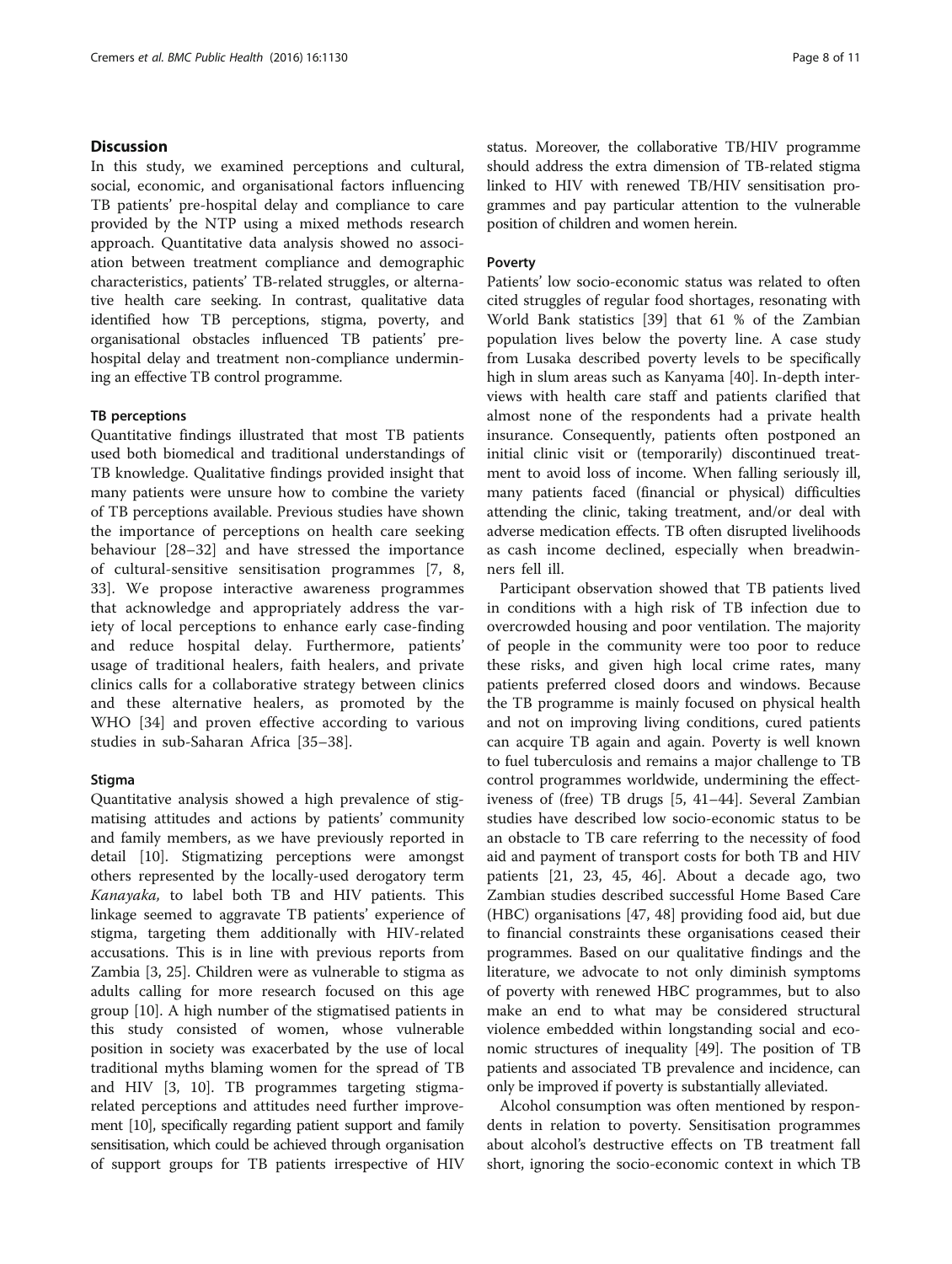patients in our study sometimes depended on alcohol to deal with hunger, (financial) problems, and to numb themselves. Data from South Africa showed that poverty alleviation reduced substance abuse among South African TB patients and improved TB care [\[50\]](#page-10-0).

#### Organisational obstacles

Difficulties with TB patients' long time/distance to the clinic' indicated a trend with 'treatment non-compliance', which could potentially relate to patients' work-related commitments making it difficult to (timely) collect medication. The clinic should take time and distance constraints into consideration permitting patients to collect medication for a longer period of time and/or for the whole household, eliminating long queues and enhancing a direct flow to the TB department possibly preventing unnecessary deaths and in-hospital transmission.

Furthermore, full integration of TB and HIV services fell short in certain instances and is of utmost importance; as recommended by the national TB control programme; and as implemented in other sub-Saharan African countries [[51](#page-10-0)–[53\]](#page-10-0). Moreover, inadequate communication between Kanyama clinic and rural clinics hindered record keeping of transferred patients and an accurate administration and are in need of improvement.

#### Limitations and strengths

A limitation of this study was that pre-hospital delay was only qualitatively and not quantitatively assessed, because related structured interview questions triggered vague or contradictory responses due to lack of time, and inability of interviewees to remember in detail their pre-hospital illness experience. In-depth interviews did generate insights regarding pre-hospital delay, suggesting future qualitative research on the topic. Furthermore, it was impossible to add TB knowledge as a risk factor for treatment compliance in the univariate analysis, because of the time gap between previous non-compliant behaviour and current knowledge. Prospective studies are needed assessing the impact of baseline TB knowledge on treatment non-compliance.

The strengths of this study was the mixed method design and sequential explanatory model. Triangulation of research findings enabled iterative analysis. The combination of methods was specifically valuable when quantitative methods fell short and qualitative methods could fill these information gaps.

## Conclusions

Mixed methods analysis clearly demonstrated the importance of qualitative approaches to understand how cultural, social, economic and organisational factors are influencing pre-hospital delay and treatment non-compliance with

regards to the Zambian NTP. Patients' concurrent use of local TB understandings and health care calls for cultural sensitive TB education and co-operation between (private) clinics and traditional/faith healers. To strengthen the Kanyama clinic's existing programmes, combating stigma is of utmost priority coupled with programmes addressing poverty. Organisational barriers regarding drug collection schedules, patient transfers, and integrated HIV-TB programme should be addressed.

## Additional file

[Additional file 1:](dx.doi.org/10.1186/s12889-016-3771-9) Dataset quantitative part TBAC study. (XLS 230 kb)

#### Abbreviations

ART: Antiretroviral therapy; DOT: Directly observed therapy; FGD: Focus group discussion; HBC: Home based care; HIV: Human immunodeficiency virus; LTFU: Lost-to-follow-up; MDR-TB: Multi-drug resistant tuberculosis; NTP: National Tuberculosis Programme; TB: Tuberculosis; TBAC: TB patients' adherence and compliance; VCT: Voluntary counselling and testing for HIV; WHO: World Health Organization

#### Acknowledgements

We thank all partaking patients, health care workers, traditional healers, and faith healers for their time and commitment.

#### Funding

This research was supported by a grant of the KNCV TBC Foundation and a grant from the Scholten-Cordes Fund to ALC.

#### Availability of data and materials

The quantitative dataset supporting part of the conclusions of this article is included within the article and its Additional file 1. All relevant qualitative data from this TBAC study are contained within the paper. Additional data can be made available by our first author. The original data contain information which may lead to the identification of study subjects and in order to protect their privacy, a request to gain access to the original data is needed.

#### Authors' contributions

ALC designed the original study and directed its implementation with help of MPH and NK. ALC and AK collected data. ALC performed the literature review, statistical analyses and drafted the manuscript. EB and KKG provided consultation regarding statistics and analysis and RG with interpretation of qualitative findings. All authors read, reviewed and edited all parts of the manuscripts and approved the final manuscript.

#### Competing interest

The authors declare that they have no competing interests.

#### Consent for publication

All informants provided written informed consent using UNZAREC forms before inclusion in the study. For respondents under the age of eighteen, we additionally asked their parent/guardian for written informed consent. We guaranteed anonymity and confidentiality of given information by using pseudonyms and unidentifiable descriptions of patients throughout this article.

#### Ethics approval and consent to participate

We obtained ethical approval and consent (HSSREC 02-08-13) from the University of Zambia Biomedical Research Ethics Committee (UNZAREC).

#### Author details

<sup>1</sup> Center of Tropical Medicine and Travel Medicine, Department of Infectious Diseases, Division of Internal Medicine, Academic Medical Center, University of Amsterdam, Amsterdam, The Netherlands. <sup>2</sup> Faculty of Social and Behavioural Science, Department of Sociology and Anthropology, University of Amsterdam, Amsterdam, The Netherlands.<sup>3</sup>National TB and Leprosy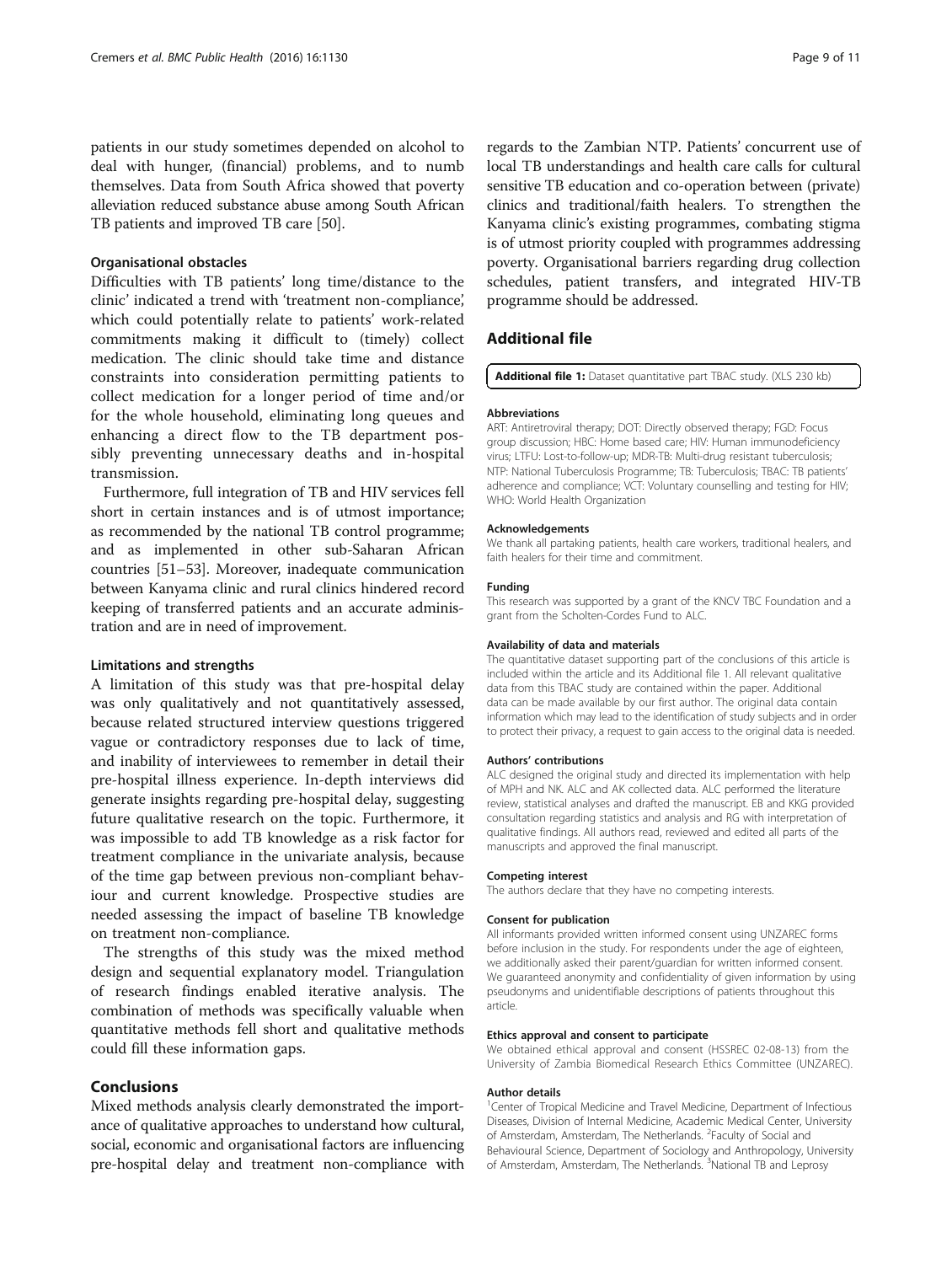<span id="page-9-0"></span>Control programme, Lusaka, Zambia. <sup>4</sup>University of Zambia - University College London (UNZA-UCL) programme, Lusaka, Zambia. <sup>5</sup>Department of Psychology, School of Humanities and Social Sciences, The University of Zambia, Lusaka, Zambia. <sup>6</sup>Julius Global Health, Julius Center for Health Sciences and Primary Care, University Medical Center Utrecht, Utrecht, The Netherlands. <sup>7</sup> Division of Epidemiology and Biostatistics, School of Public Health, Faculty of Health Sciences, University of the Witwatersrand, Johannesburg, South Africa.

# Received: 31 March 2016 Accepted: 13 October 2016<br>Published online: 28 October 2016

#### References

- 1. World Health Organization. Global tuberculosis report 2013: World Health Organization. [http://www.who.int/tb/publications/global\\_report/en/.](http://www.who.int/tb/publications/global_report/en/) Accessed 1 Jul 2014.
- 2. Lawn SD, Zumla AI. Tuberculosis. Lancet. 2011;378(9785):57–72.
- 3. World Health Organization Stop TB. An expanded DOTS framework for effective tuberculosis control. Int J Tuberc Lung Dis. 2002;6(5):378–88.
- 4. Munro SA, Lewin SA, Smith HJ, Engel ME, Fretheim A, Volmink J. Patient adherence to tuberculosis treatment: A systematic review of qualitative research. PLoS Med. 2007;4(7):1230–45.
- 5. Farmer P. Social scientists and the new tuberculosis. Soc Sci Med. 1997;44(3):347–58.
- 6. Cremers AL, Janssen S, Huson MA, Bikene G, Bélard S, Gerrets RP, Grobusch MP. Perceptions, health care seeking behaviour and implementation of a tuberculosis control programme in Lambaréné, Gabon. Public Health Action. 2013;3(4):328–32.
- 7. Pronyk P, Makhubele M, Hargreaves J, Tollman S, Hausler H. Assessing health seeking behaviour among tuberculosis patients in rural South Africa. Int J Tuberc Lung Dis. 2001;5(7):619–27.
- 8. Liefooghe R, Baliddawa J, Kipruto E, Vermeire C, De Munynck A. From their own perspective. A Kenyan community's perception of tuberculosis. TM IH. 1997;2(8):809–21.
- 9. Kawatsu L, Ishikawa N. Socio-economic factors that influence tuberculosis death among the youth and middle-aged population: a systematic review. Kekkaku. 2014;89(5):547–54.
- 10. Cremers AL, de Laat MM, Kapata N, Gerrets R, Klipstein-Grobusch K, Grobusch MP. Assessing the consequences of stigma for tuberculosis patients in urban Zambia. Plos One. 2015;10(3):e0119861.
- 11. Nelson L, Wells C. Global epidemiology of childhood tuberculosis Childhood TB. Int J Tuberc Lung Dis. 2004;8(5):636–47.
- 12. Thorson ALN, Johansson E, Diwan VK. Tuberculosis and Gender. WHO European Ministerial Ministerial Forum:World Health Organization. 2007.
- 13. Chintu C. Tuberculosis and human immunodeficiency virus co-infection in children: management challenges. Paediatr Respir Rev. 2007;8(2):142–7.
- 14. Cuevas LE, Browning R, Bossuyt P, Casenghi M, Cotton MF, Cruz AT, Dodd LE, Drobniewski F, Gale M, Graham SM. Evaluation of tuberculosis diagnostics in children: 2. Methodological issues for conducting and reporting research evaluations of tuberculosis diagnostics for intrathoracic tuberculosis in children. Consensus from an expert panel. J Infect Dis. 2012;205 Suppl 2:S209–15.
- 15. Kapata N, Chanda-Kapata P, Grobusch MP, O'Grady J, Schwank S, Bates M, Jansenn S, Mwinga A, Cobelens F, Mwaba P, et al. Scale-up of TB and HIV programme collaborative activities in Zambia - a 10-year review. Trop Med Int Health. 2012;17(6):760–6.
- 16. Kapata N, Chanda-Kapata P, O'Grady J, Schwank S, Bates M, Mukonka V, Zumla A, Mwaba P. Trends of Zambia's tuberculosis burden over the past two decades. Trop Med Int Health. 2011;16(11):1404–9.
- 17. Godfrey-Faussett P, Kaunda H, Kamanga J, Van Beers S, Van Cleeff M, Kumwenda-Phiri R, Tihon V. Why do patients with a cough delay seeking care at Lusaka urban health centres? A health systems research approach. Int J Tuberc Lung Dis. 2002;6(9):796–805.
- 18. Mulenga C, Mwakazanga D, Vereecken K, Khondowe S, Kapata N, Shamputa IC, Meulemans H, Rigouts L. Management of pulmonary tuberculosis patients in an urban setting in Zambia: a patient's perspective. BMC Public Health. 2010;10:756.
- 19. Miyano S, Dube C, Kayama N, Ishikawa N, Nozaki I, Syakantu G. Association between tuberculosis treatment outcomes and the mobile antiretroviral therapy programme in Zambia. Int J Tuberc Lung Dis. 2013;17(4):540–5.
- 20. Miyano S, Muvuma S, Ishikawa N, Endo H, Msiska C, Syakantu G. Healthcare provision for HIV co-infected tuberculosis patients in rural Zambia: an observational cohort study at primary care centers. BMC Health Serv Res. 2013;13:397.
- 21. Boccia D, Hargreaves J, De Stavola BL, Fielding K, Schaap A, Godfrey-Faussett P, Ayles H. The association between household socioeconomic position and prevalent tuberculosis in Zambia: a case–control study. PloS One. 2011;6(6):e20824.
- 22. Kaona FA, Tuba M, Siziya S, Sikaona L. An assessment of factors contributing to treatment adherence and knowledge of TB transmission among patients on TB treatment. BMC Public Health. 2004;4:68.
- 23. Bond V, Chileshe M, Sullivan C, Magazi B. The converging impact of tuberculosis, HIV/AIDS, and food insecurity in Zambia and South Africa. Johannesburg: Final working report, February 2009. Regional Network on HIV/AIDS, Livelihoods, and Food Security (RENEWAL); 2009. [http://programs.](http://programs.ifpri.org/renewal/pdf/ZambiaSAFinalReport.pdf) [ifpri.org/renewal/pdf/ZambiaSAFinalReport.pdf](http://programs.ifpri.org/renewal/pdf/ZambiaSAFinalReport.pdf). Accessed 2 July 2014.
- 24. Chileshe M, Bond VA. Barriers and outcomes: TB patients co-infected with HIV accessing antiretroviral therapy in rural Zambia. AIDS Care. 2010;22 Suppl 1:51–9.
- 25. Bond V, Nyblade L. The importance of addressing the unfolding TB-HIV stigma in high HIV prevalence settings. J Community Appl Soc Psychol. 2006;16(6):452–61.
- 26. Peduzzi P, Concato J, Kemper E, Holford TR, Feinstein AR. A simulation study of the number of events per variable in logistic regression analysis. J Clin Epidemiol. 1996;49(12):1373–9.
- 27. Deponti GN, Silva DR, Coelho AC, Muller AM, Dalcin PTR. Delayed diagnosis and associated factors among new pulmonary tuberculosis patients diagnosed at the emergency department of a tertiary care hospital in Porto Alegre, South Brazil: a prospective patient recruitment study. BMC Infect Dis. 2013;13(1):1.
- 28. Creyghton M. Communication between peasant and doctor in Tunisia. Soc Sci Med (1967). 1977;11(5):319–24.
- 29. Janzen JM. Ngoma. discourses of healing in central and southern Africa. Vol. 34. California: Univ of California Press; 1992.
- 30. Hoffer CBM. Islamitische genezers en hun patiënten: gezondheidszorg, religie en zingeving. Amsterdam: Het Spinhuis; 1994.
- 31. Brown P. Naming and framing: The social construction of diagnosis and illness. J Health Soc Behav. 1995;1:34–52.
- 32. Hunt LM, Mattingly C. Introduction: diverse rationalities and multiple realities in illness and healing. Med Anthropol Q. 1998;12(3):267–72.
- 33. Vecchiato NL. Sociocultural aspects of tuberculosis control in Ethiopia. Med Anthropol Q. 1997;11(2):183–201.
- 34. World Health Organization. Traditional medicine programme. Resolution EB 63.R4. Geneva: World Health Organization; 1979.
- 35. Colvin M, Gumede L, Grimwade K, Maher D, Wilkinson D. Contribution of traditional healers to a rural tuberculosis control programme in Hlabisa, South Africa. Int J Tuberc Lung Dis. 2003;7(9s1):S86–91.
- 36. Peltzer K, Mngqundaniso N, Petros G. A controlled study of an HIV/AIDS/STI/TB intervention with traditional healers in KwaZulu-Natal, South Africa. AIDS Behav. 2006;10(6):683–90.
- 37. Viney K, Johnson P, Tagaro M, Fanai S, Linh NN, Kelly P, Harley D, Sleigh A. Traditional healers and the potential for collaboration with the national tuberculosis programme in Vanuatu: results from a mixed methods study. BMC Public Health. 2014;14:393.
- 38. Ortega Martos AM. Biomedical colonialism or local autonomy? Local healers in the fight against tuberculosis. Historia, ciencias, saude-Manguinhos. 2010;17(4):909–24.
- 39. Indicators Worldbank Data. Poverty headcount ratio at national poverty line (% of population). [http://data.worldbank.org/country/zambia.](http://data.worldbank.org/country/zambia) Accessed 12 Jun 2014.
- 40. Mulenga CL. Lusaka, Zambia. 2010. [http://sigus.scripts.mit.edu/x/archived/](http://sigus.scripts.mit.edu/x/archived/challengecourse/pdfs/pdfscities/Lusaka.pdf) [challengecourse/pdfs/pdfscities/Lusaka.pdf](http://sigus.scripts.mit.edu/x/archived/challengecourse/pdfs/pdfscities/Lusaka.pdf). Accessed 1 July 2014.
- 41. Packard RM. White plague, black labor: Tuberculosis and the political economy of health and disease in South Africa. Vol. 23. California: Univ of California Press; 1989.
- 42. Lonnroth K, Glaziou P, Weil D, Floyd K, Uplekar M, Beyond RM, UHC. Monitoring Health and Social Protection Coverage in the Context of Tuberculosis Care and Prevention. PLoS Med. 2014;11(9):e1001693.
- 43. Bhutta ZA, Sommerfeld J, Lassi ZS, Salam RA, Das JK. Global burden, distribution, and interventions for infectious diseases of poverty. Infect Dis Poverty. 2014;3(1):1.
- 44. Basta PC, Marques M, Oliveira RL, Cunha EA, Resendes AP, Souza-Santos R. Social inequalities and tuberculosis: an analysis by race/color in Mato Grosso do Sul, Brazil. Rev Saude Publica. 2013;47(5):854–64.